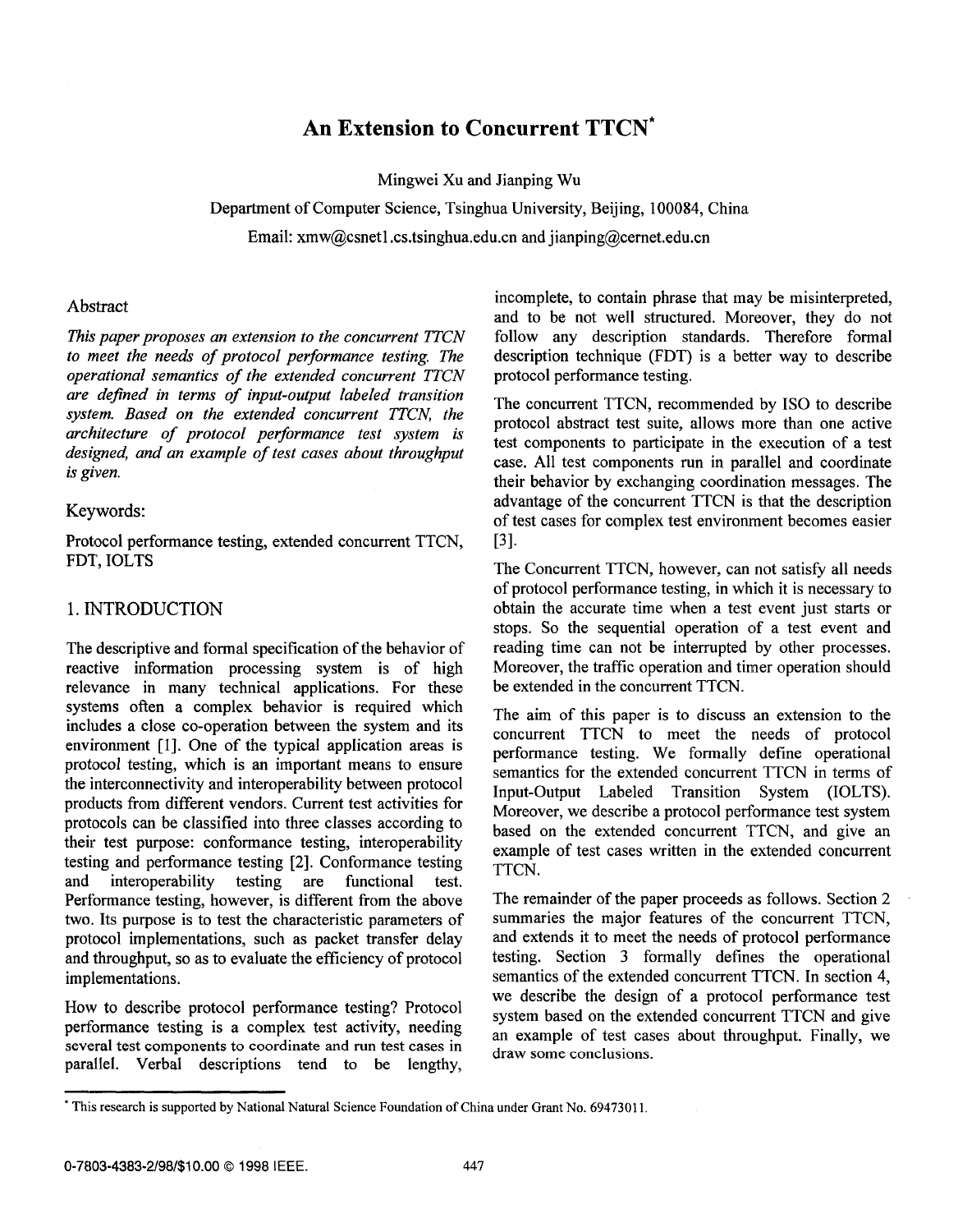### 2. EXTENDED CONCURRENT TTCN

This section gives a short introduction to the concurrent TTCN, and then extends the concurrent TTCN to meet the needs of protocol performance testing. Also, a conceptual model of a protocol performance test system is elaborated, whose semantics representation is discussed in section **3.** 

### 2.1 Concurrent TTCN

The Tree and Tabular Combined Notation (TTCN) [4] is recommended by IS0 to describe abstract test suite. The concurrent TTCN is an extension of TTCN. The concern of TTCN is a single test component executing a test case. The concurrent TTCN, however, allows the test system to execute a test case by several test components (TCs) running in parallel. A conceptual model of test components is depicted in Figure 2.1. A tester consists of exactly one main test component (MTC) and any number of parallel test components (PTCs). TCs are linked by coordination points (CPs) capable to convey coordination messages (CMs). Communication of TCs with the environment, such as the (N-1) service provider or the implementation under test (IUT), takes place at points of control and observation (PCOs). DED COOK URRENT ITCN para however, still some requirements in process<br>
the phys a short introduction to the constraint operation basis, e.g., universe, meaning the material constraints be presented to the constraints of t



Figure **2.1** Conceptual model of test components

Execution of a test case starts with the execution of MTC. It is the concern of MTC to set up all PTCs, to manage all PCOs and CPs to be connected to, and to compute the final verdict. PTCs can be created by MTC on demand. A 'create' operation **associates** a PTC **with a** behavior **tree.**  The newly created PTC starts execution of its assigned behavior tree concurrently with MTC. MTC may explicitly terminate a PTC by executing a 'terminate' operation.

# 2.2 Extentions to Concurrent TTCN

The concurrent TTCN allows the test system to execute a test case by several test components running in parallel. This is important to protocol performance testing. There

are, however, still some requirements in protocol performance testing, e.g. atomic operation, traffic operation and some timer operation, cannot be provided by the concurrent TTCN. According to the needs of protocol performance testing, we extend the concurrent TTCN as follows.

### 2.2.1 Atomic Operation

In protocol performance testing, some test cases about time parameters, such as delay, are indispensable. We can use TTCN to specify the test case, for example

!a readtimer (tl) ?b readtimer (t2) (Delay := t2 - tl)

There are some problems in the above specification. Since the UNIX we use is a multi-process operating system, the sequential composition of *!a* and *readtimer (tl) (?b* and *readtimer (t2)*) may be interrupted by other processes. There may be time gap between *!a* and *readtimer (tl) (?b*  and *readtimer (t2)),* and the time gap is non-deterministic. Therefore the calculated delay 'Delay  $:= t2 - t1$ ' is not accurate. To solve the problems, atomic operation is defined.

**Definition 2.1** Atomic operation can be denoted as

$$
A_1 \Rightarrow A_2 \Rightarrow \cdots \Rightarrow A_n
$$

where  $A_1, A_2, \dots, A_n$  are events and it is

- successfully completed if  $A_{i+1}$  happens immediately after the successful completion of  $A_i$ , (i = 1, 2, ..., n-<sup>1</sup>>;
- successfully matched in a TTCN behavior tree if the first event  $A_1$  is successfully matched.

# 2.2.2 Traffic Operation

To test a network product's performance under more realistic assumptions, traffic generator and traffic monitor are added in the test system. Traffic generator generates a special kind of data flow in accordance with the requirement of test cases, and sends it to IUT through PCO. Traffic monitor analyzes the data flow it receives from IUT, and records the result of the analysis. We define two traffic operators, *generate* and *monitor, so* that we can describe the behavior of traffic generator and traffic monitor distinctly.

**Definition 2.2** The operation of generating and monitoring traffic can be defined as:

**generate (pcoid, trid(a<sub>1</sub>,**  $\cdots$ **, a<sub>q</sub>)), and** 

**monitor** (pcoid, trid $(a_1, \dots, a_n)$ )

*pcoid* is the identifier of the PCO through which the traffic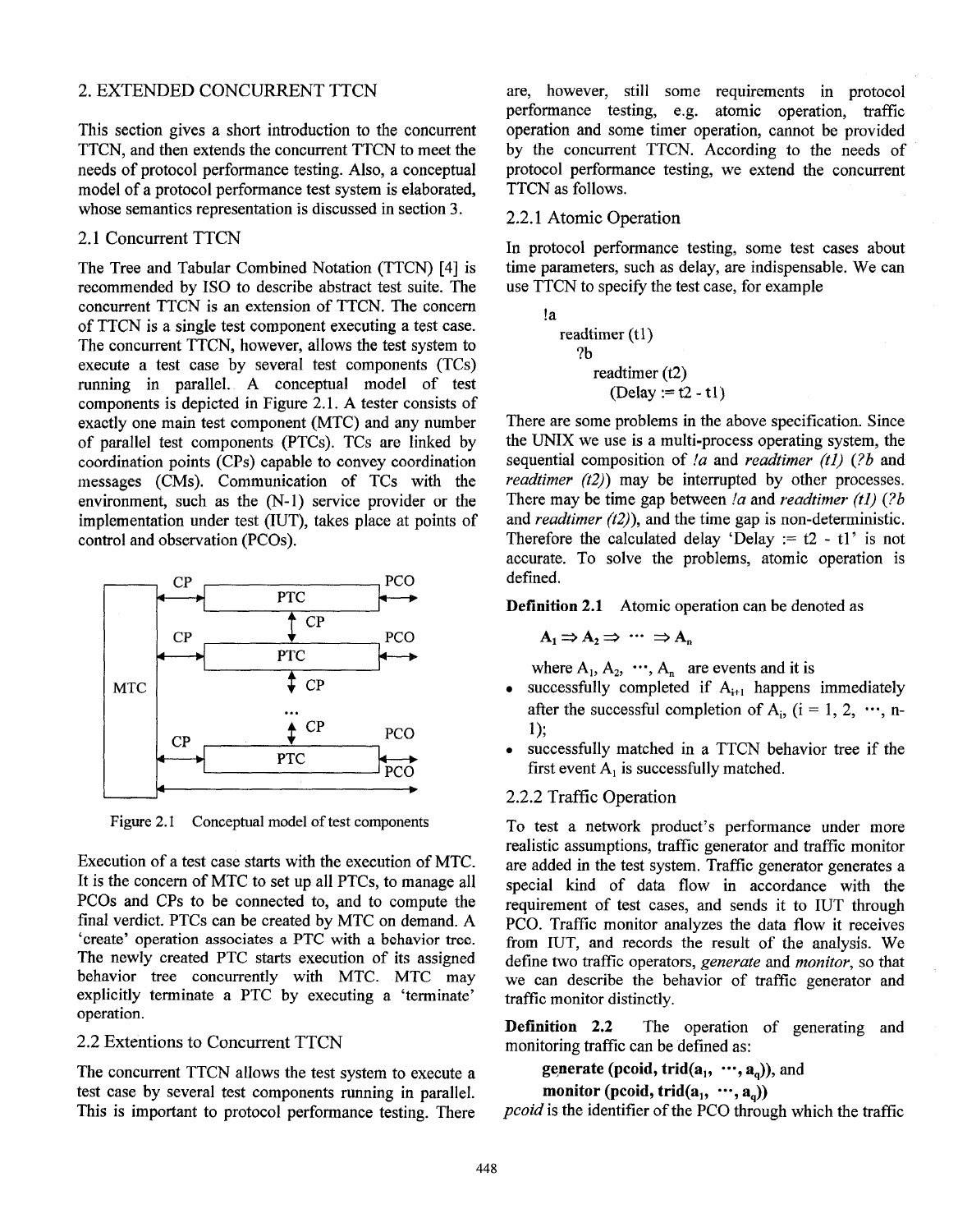<span id="page-2-0"></span>is sent or monitored. *trid* is the traffic source model identifier, and  $a_i$  is the parameter of the traffic source model.

**2.2.3** Timer Operation

Four timer operators have been defined in TTCN: *start, cancel, readtimer* and *timeout,* but it is still needed to extend timer operation to meet the needs of protocol performance testing.

When test components are located in different systems, timers in different systems need to be synchronized for accurately testing time parameters. One of timers is selected as reference timer so that other timers can be calibrated by synchronizing operation.

**Definition 2.3** The synchronizing timer operation is defined as:

# **synctimer (testerid)**

*testerid* is the identifier of a tester. This operation synchronizes the timer of a remote tester with the timer of the tester executing this command.

# **2.3** Conceptual Model of A Protocol Performance Test System

Figure 2.2 gives a conceptual model of a protocol performance test system. The test system defines the highest level of abstraction, which is composed of a test module, a timer and PCOs. The test module consists of all test components, traffic generator and traffic monitor, which are interconnected by coordination points. **A** test component is a virtual TTCN machine that can perform the evaluation of test behavior expressions.



Figure 2.2 Conceptual model of a protocol performance test system

# **3.** OPERATIONAL SEMANTICS OF THE EXTENDED CONCURRENT TTCN

The semantics of descriptive formalism have to be defined by clear mathematical means that allows an unambiguous meaning of the construct  $[1]$ . This section describes the definition of the operational semantics of the extended concurrent TTCN in terms of input-output labeled transition system.

# **3.1** Preliminaries

Labeled Transition System (LTS) is a basic mathematical tool for modeling the behavior of systems or processes. It is widely used in protocol specification, implementation, and test. It also serves as semantic model for various formal specification languages, e.g. ILOTOS, CSP and CCS. First we introduce the basic definiition of LTS.

**Definition 3.1 A** Labeled Transition System (LTS) is a 4-tuple  $\leq S$ , L, T,  $s_0$ , where:

- 1) S is a countable, non-empty set of states;
- **2)** L is a countable set of observable events;
- **3)**  $T \subseteq S \times (L \cup \{\tau\}) \times S$  is a set of transitions, where  $\tau$ denotes an unobservable event. Element **(s,** *u,* s') in T can also be written as:  $s \xrightarrow{u} s'$ , where  $s, s' \in S$ ,  $u \in$  $L \cup \{\tau\};$
- 4)  $s_0 \in S$  is the initial state.

We use  $LTSs(L)$  to denote the set of all possible labeled transition systems over L. Trace is a common concept in LTS, definition 3.2 gives out its definition and some useful notation.

**Definition 3.2** Let < S, L, T,  $s_0 >$  be a LTS, L'= L $\cup$ { $\tau$ } contains all observable and unobservable events, s, s', s<sub>1</sub>,  $s_2, ..., s_n, s_{n+1} \in S, u_1, u_2, ..., u_n \in L'$ , let  $\sigma = u_1 \cdot u_2 \cdot ... \cdot u_n$  be a sequence of labels in L',  $\cdot$  'denotes concatenation, then  $\sigma$ is said to be a **trace** over  $L'$ .  $L'$  represents the set of all possible traces over L'.

We further have the following notations:

• if  $s = s_1 \xrightarrow{u_1} s_2 \xrightarrow{u_2} \cdots \xrightarrow{u_n} s_{n+1} = s'$ , then  $s \xrightarrow{\sigma} s$ • if  $s = s_1 \xrightarrow{\tau^*} s_2 \xrightarrow{u} s_3 \xrightarrow{\tau^*} s_4 = s',$ 

then  $s \Rightarrow s'$ ,  $u \in L$ ,  $\tau^*$  is the concatenation of zero or

more 
$$
\tau
$$
.  
\n• if  $s = s_1 \Rightarrow s_2 \Rightarrow \cdots \Rightarrow s_{n+1} = s'$ , then  $s \Rightarrow s'$ .

- if  $\exists s', s \xrightarrow{\sigma} s'$ , thens  $\overrightarrow{c}$
- if  $\exists s', s \Rightarrow s', \text{ then } s \Rightarrow$ .

In LTS model, events in L are treated in the same way no matter what they mean. This is not the case when we want to describe the external behavior of a system communicating with others. In this case, we must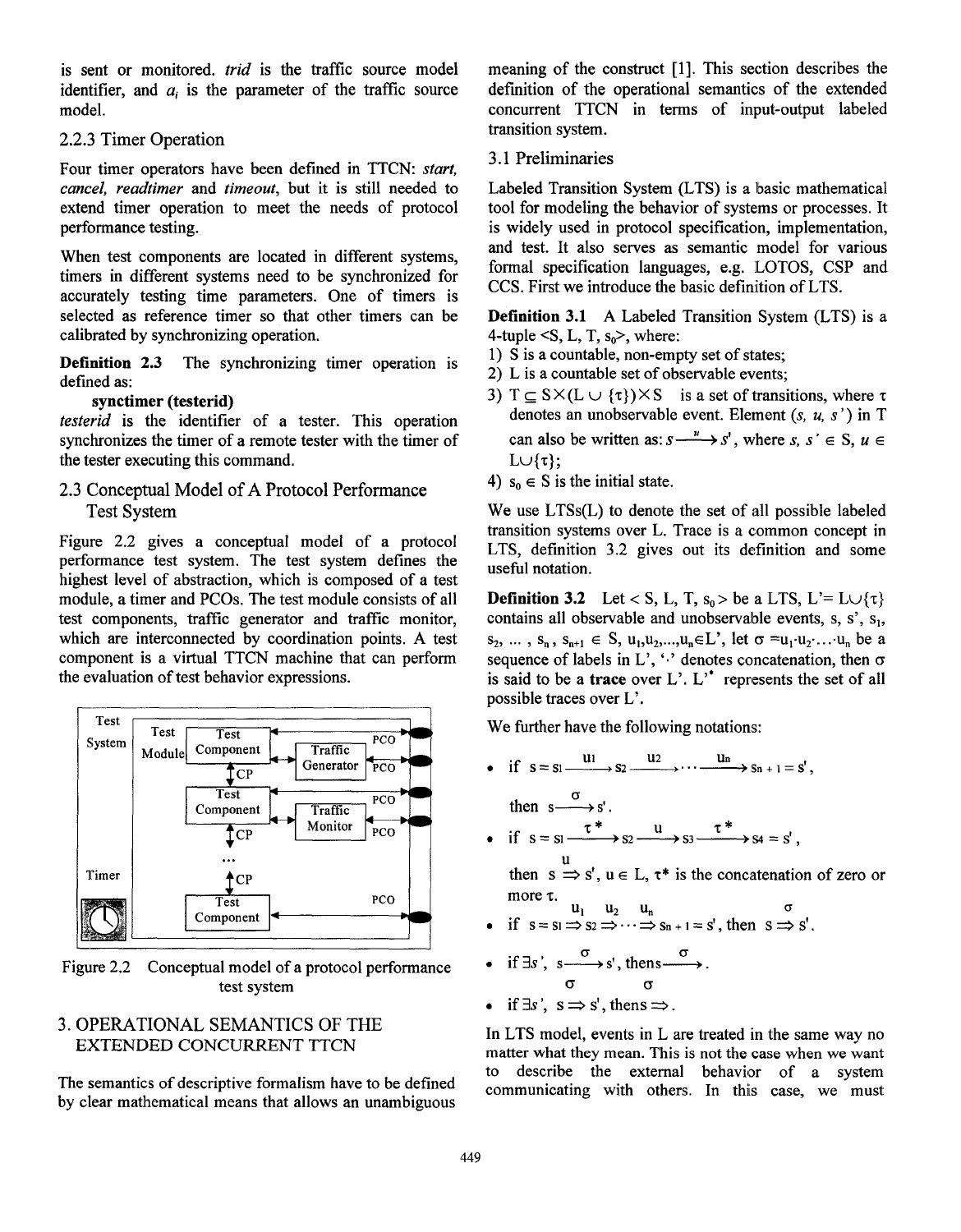distinguish input events from output events. In order to model this kind of system, a kind of LTS called inputoutput labeled transition system is introduced.

**Definition 3.3** An Input-Output Labeled Transition System (IOLTS) p is a labeled transition system in which the set of events L **is** partitioned into input events Li and output events Lo, where elements in Li are events accepted by this LTS from its environment, and elements in Lo are events sent to its environment by this LTS. IOLTS p satisfies:

 $p \in LTSs(L)$ ,  $L = Li \cup Lo$  and  $Li \cap Lo = \emptyset$ 

IOLTSs(Li, Lo) represents the set of all possible inputoutput labeled transition systems over input events Li and output events Lo.  $IOLTSs(Li, Lo) \subset LTSs(Li\cup Lo)$ 

3.2 Algebraic Form of the Extended Concurrent **TTCN** 

A definition of the operational semantics of the extended concurrent TTCN is the basis of designing a protocol performance test system based on the extended concurrent TTCN. In the test case specified by the extended concurrent TTCN, the behavior of each test component is expressed with a behavior tree in the test case. Behavior tree is a tree-like presentation of the temporal relations between test events. In order to get formal definition of the semantics, we give the Test Behavior Expression (TBE) defined below to express the behavior of test components in algebraic form.

**Definition 3.4** The syntax of a Test Behavior Expression (TBE) is defined as follows:

- $B =_{def}$  stop  $|exit | id?a; B | id!a; B | B[]B | [q]; B | (I:=val);$  $B | B \Rightarrow B | B \Rightarrow B$  start (tid val); B | cancel (tid);  $B |$  timeout ( tid );  $B |$  readtimer ( t );  $B |$ synctimer (testerid); B | create (tcid, tpid $[pc_1, \dots,$  $pc<sub>n</sub>](a<sub>1</sub>,...,a<sub>n</sub>)$ ; B | terminate (tcid); B | generate ( pcoid, trid  $(a_1, \dots, a_n)$ ); B 1 monitor (pcoid, trid  $(a_1, \dots, a_n)$ ; B
- **3.3** Operational Semantics of the Extended Concurrent TTCN

The operational semantics of the extended concurrent TTCN is defined in terms of hierarchical model according to the structure of the protocol performance test system conceptual model given in [Figure 2.2.](#page-2-0)

3.3.1 Operational Semantics of Test Component

**A** test component (TC) is a virtual machine that can perform the evaluation of test behavior expressions. The state of a TC can be represented by a triplet (ctrl, sto, env), in which

1) Control part: *'ctrl* is a TBE specifying the behavior of

this TC,  $ctrl = \text{Texpr}(t) \in \text{TBEs}$ , t denotes test case;

- 2) Storage part:  $sto \in \{ (i,v) | (i,v) \in STO = IDENT \times$ VALUE }, where IDENT is the set of identifiers, and VALUE is the set of values. Elements in STO are pairs of identifier and its corresponding value, which represent variables or constants in test suite and their values;
- 3) **Environment part:**  $env \in \{ (qid,i,o) | (qid,i,o) \in \text{ENV} = \}$  $ID \times \{Input^*\} \times \{Output^*\}$ . The interaction of a TC and its environment is realized through many interacting points. Each interacting point is described by an identifier and a pair of input and output queues. ID = {pcoid}  $\cup$  {cpid}  $\cup$  {TIMER}, where pcoid represents point of control and observation, cpid denotes coordination point, TIMER is the queue name for timer. Elements in each queue are PDUs, **ASPs** or CMs. Input, Output  $\in$  {PDUs}  $\cup$  {ASPs}  $\cup$  {CMs}.

**Definition 3.5** The operational semantics of a test component is defined by the input-output labeled transition system as <S<sub>TC</sub>, L<sub>TC</sub>, T<sub>TC</sub>,  $s_{0(TC)}$ , where

- 1)  $S_{TC} = (\{ (ctrl, sto, env) \} \cup \{ \emptyset_{TC} \}) \subseteq TBEs \times STOX$ ENV, contains all possible states of the TC,  $\mathcal{O}_{TC}$ denotes the undefined TC. A TC becomes undefined before it is initiated or after it has stopped execution ;
- 2)  $L_{TC}^* = Li \cup Lo \cup CREATE \cup TERMINATE \cup$ GENERATE  $\cup$  MONITOR  $\cup$  { $\tau$ }, is the set of all possible events. Li is the set of events *input (msg)*, while Lo is the set of events *output* (pcid, msg) to PCO or CP identified by *pcid* for every message *msg.*  CREATE is the set of events *create*, and TERMINATE is the set of events terminate. GENERATE is the set of events generate, and MONITOR is the set of events monitor. Finally,  $\tau$  is an internal event;
- 3)  $s_{0}$  (TC) = (B<sub>t</sub>, sto<sub>0</sub>, env<sub>0</sub>), B<sub>t</sub>=Texpr(*t*), sto<sub>0</sub>, env<sub>0</sub> are the initial states of storage part and environment part respectively;
- 4)  $T_{TC} \subseteq S_{TC} \times L'_{TC} \times S_{TC}$ , contains transitions satisfying the inference rules defined in Appendix.
- 3.3.2 Operational Semantics of Traffic Generator and Traffic Monitor

A state of a traffic generator (TrG) is an element of the set

 $S_{\text{TrG}}$  = {(p, sto, env) | p  $\in$  TrGProc, sto  $\in$  STO, env  $\in$  $ENV\} \cup {\emptyset}_{\text{tra}}$ 

TrGProc is the set of states of the traffic generating process.  $STO = \{(i, v) | i \in IDENT, v \in VALUE \}$ , ENV  $= \{(\text{qid}, i, o) \mid \text{qid} \in \text{ID}, i \in \{\text{Input*}\}, o \in \{\text{Output*}\}\}, \varnothing_{\text{TrG}}\}$ is the undefined traffic generator.

**Definition 3.6** The semantics of a traffic generator is defined by input-output labeled transition system as  $\langle S_{TrG},$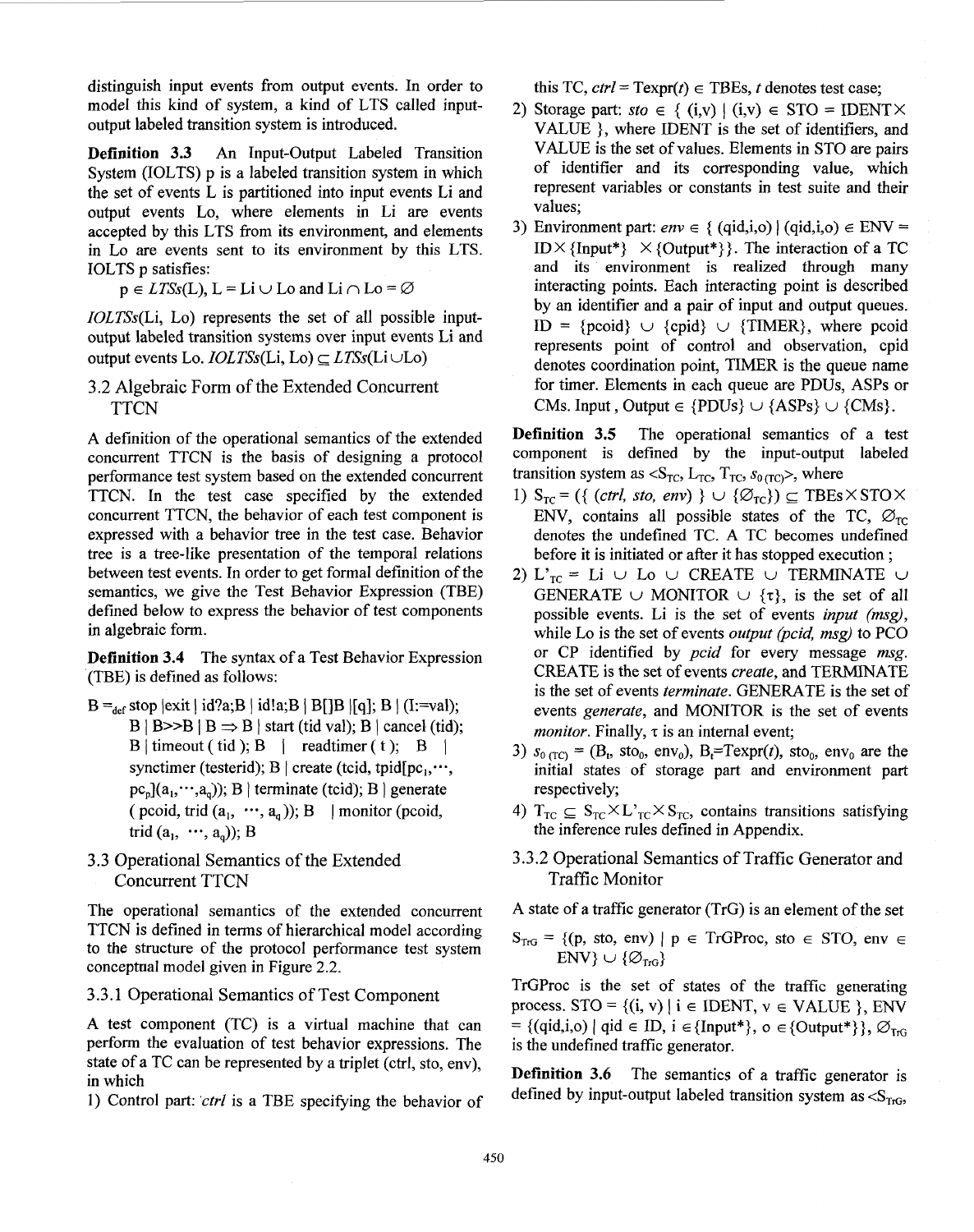$L_{\text{TrG}}$ ,  $T_{\text{TrG}}$ ,  $s_{0 \text{ (TrG)}}$ , where

- 1)  $S_{TrG} = (\{(p, sto, env)\} \cup \{\varnothing_{TrG}\}) \subseteq TrGProc \times STO \times$ **ENV,** contains all possible states of a traffic generator;
- 2) L'<sub>TrG</sub> = Li  $\cup$  Lo  $\cup$  GENERATE  $\cup$  { $\tau$ }, is the set of all possible events;
- 3)  $s_{0 \text{ (TrG)}} = (p, \text{ sto}_{0}, \text{env}_{0})$  is the initial state of a traffic generator;
- 4)  $T_{\text{TrG}} \subseteq S_{\text{TrG}} \times L'_{\text{TrG}} \times S_{\text{TrG}}$ , contains transitions satisfying the following inference rules:
- (p, sto, env)  $\frac{\text{output}(\text{pcid},\text{msg})}{\text{output}(\text{prid},\text{msg})}$  (p', sto, env'). if  $env' = env[(pcid, i, o) / (pcid, i, o \cdot msg)]$ ;
- $(p, sto, env)$   $\frac{input(msg)}{p}$   $\rightarrow$   $(p', sto, env'),$ if  $env' = env[(pcid, a \cdot i, o) / (pcid, i, o)];$
- $\varnothing$ TrG  $\qquad \frac{\text{generate}(\text{pcoil}, \text{trid}(a_1, \cdots, a_q))}{\text{ptrid}}, \text{stoo}, \text{env0)}$ .

The operational semantics of a traffic monitor (TrM) is similar to that of a traffic generator.

**Definition 3.7** The semantics of a traffic monitor is defined by input-output labeled transition system as  $\langle S_{T_{rM}}$ ,  $L_{\text{TrM}}$ ,  $T_{\text{TrM}}$ ,  $s_{0 \text{(TrM)}}$ , where

- 1)  $S_{TrM}$ = $({p, sto, env}) \cup { \varnothing_{TrM}}$   $\subseteq$  TrMProc  $\times$  STO  $\times$ ENV, contains all possible states of the traffic monitor,  $\varnothing_{TrM}$  is the undefined traffic monitor;
- 2) L'<sub>TrM</sub> = Li  $\cup$  Lo  $\cup$  MONITOR  $\cup$  { $\tau$ }, is the set of all possible events;
- 3)  $s_{0(TrM)} = (p, sto_0, env_0)$  is the initial state of a traffic monitor;
- 4)  $T_{TrM} \subseteq S_{TrM} \times L_{TrM} \times S_{TrM}$ , contains transitions satisfying the following inference rules:
- $(p, sto, env) \xrightarrow{\text{output}( \text{pcid}, \text{msg})} (p', sto, env'),$  $\bullet$ if  $env' = env[(pcid, i, o)/(pcid, i, o·msg)];$
- if  $env' = env[(pcid, a \cdot i, o) / (pcid, i, o)];$  $(p, \text{sto}, \text{env}) \xrightarrow{\text{input}(\text{msg})} (p', \text{sto}, \text{env}'),$
- $\varnothing$ T<sub>r</sub>M  $\frac{\text{monitor}(\text{pcold}, \text{trid}(a_1, \cdots, a_q))}{\varnothing}$  ( ptrid, stoo, envo).
- **3.3.3** Operational Semantics of PCOs and CPs

As stated before, PCOs and CPs are behaviorally equivalent, so it allows us to concentrate on the operational semantics of PCOs. A PCO is modeled by two queues, messages in which are managed by a PCO process.

**Definition 3.8** The semantics of a PCO process can be given by input-output labeled transition system as  $\langle S_{PCO}$ ,  $L_{PCO}$ ,  $T_{PCO}$ ,  $s_{0 (pco)}$ , where

1)  $S_{PCO}$  = {(p, i, o) | p  $\in$  PCOProc, i, o  $\in$  Msg\*} contains all possible states of a PCO process. *i, o* are the sequences of messages in the input or output queue respectively. Msg =  ${PDUs}\cup {ASPs}$ .

- 2) L'<sub>PCO</sub>= Li  $\cup$  Lo  $\cup$  { $\tau$ } is the set of all possible events;
- 3)  $s_{0 \text{ (nco)}} = (p, \emptyset, \emptyset)$ ,  $\emptyset$  represents that the input and output queues are empty at the initial state;
- 4)  $T_{\text{PCO}} \subseteq S_{\text{PCO}} \times L_{\text{PCO}} \times S_{\text{PCO}}$ , contains transitions satisfying the following inference rules:
- $(p, i, o) \xrightarrow{\text{input}(\text{msg})} (p, i \cdot \text{msg}, o)$ ;
- $(p, i, msg \cdot o) \xrightarrow{\text{output} (msg)} (p, i, o)$ .

To derive the operational semantics of a CP process, it is sufficient to substitute CP for PCO in all definition, where Msg is the set of all coordination messages (CMs).

3.3.4 Operational Semantics of Test Module

A test module (TM) can be abstracted from the behavior of test components, traffic generators, traffic monitors and coordination points defined in the test module. The state of a test module is determined by the states of all TCs, TrGs, TrMs and all CP processes.

$$
S_{TM} = S_{TC1} \times \cdots \times S_{TCm} \times S_{TrG1} \times \cdots \times S_{TrGp} \times S_{TrM1} \times \cdots \times S_{TrMq} \times S_{CrM1} \times \cdots \times S_{CrMq}
$$

According to section 3.3.3

$$
S_{CP} = \{(p, i, o) | p \in CPProc, i, o \in Msg^*\}, Msg = \{CMS\}
$$

All TCs are initialized with the undefined TC  $\mathcal{D}_r$  with the exception of MTC. All TrGs and TrMs are initialized with the undefined TrG  $\mathcal{O}_{\!nG}$  and undefined TrM  $\mathcal{O}_{\!nM}$ respectively. All CPs are initialized with empty queues. So the initial state of TM is

$$
S_{0 (TM)} = (S_{0 (MTC)}, \mathcal{O}_{TC1}, \cdots, \mathcal{O}_{TCm-1}, \mathcal{O}_{TG1}, \cdots, \mathcal{O}_{TrGp},
$$
  

$$
\mathcal{O}_{TrM1}, \cdots, \mathcal{O}_{TrMq}, S_{0 (CP1)}, \cdots, S_{0 (CPn)})
$$

For convenience, we denote  $s_{0,TM}$  as

 $S_{0 (TM)} = (S_{0 (MTC)}, S_{0 (CP1)}, \dots, S_{0 (CPn)})$ 

The set of events a test module can perform is the set

 $L<sub>TM</sub> = Li \cup Lo \cup \{\tau\}$ 

**Definition 3.9** The semantics of a test module is defined by input-output labeled transition system as  $\langle S_{TM}, L_{TM} \rangle$  $T<sub>TM</sub>$ ,  $s<sub>0 (TM)</sub>$ , where

- $\times \rm{S}_{TrMq}\times \rm{S}_{CP1}\times\cdots\times \rm{S}_{CPn}$  . 1)  $S_{TM} = S_{TC1} \times \cdots \times S_{TCm} \times S_{TrG1} \times \cdots \times S_{TrGp} \times S_{TrM1} \times \cdots$
- 2) L'<sub>TM</sub> = Li  $\cup$  Lo  $\cup$  { $\tau$ } is the set of all possible events;<br>3)  $s_{0 \text{(TM)}} = (s_{0 \text{(MTC)}, s_{0 \text{(CPI)}}, \dots, s_{0 \text{(CPh)}})$  is the initial state of
- a TM;
- 4)  $T_{TM} \subseteq S_{TM} \times L'_{TM} \times S_{TM}$ , contains transitions satisfying the inference rules defined in Appendix.
- 3.3.5 Operational Semantics of Test System

A test system (TS) combines the behavior of a test module and all PCO processes.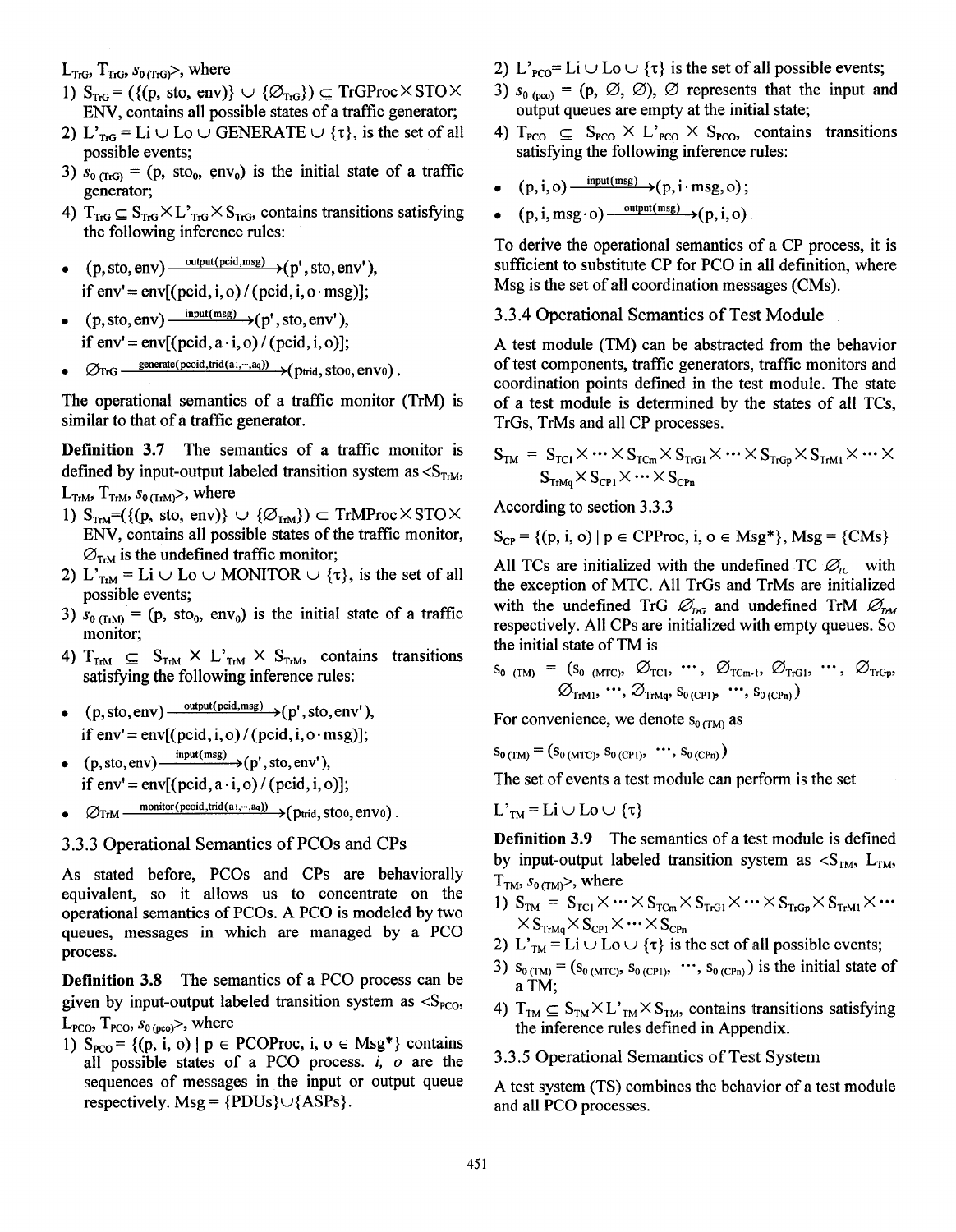**Definition 3.10** The semantics of a test system is defined by input-output labeled transition system as  $\leq S_{TS}$ ,  $L_{TS}$ ,  $T_{TS}$ ,  $s_{0(TS)}$ , where

- 1)  $S_{TS} = S_{TN} \times S_{PCO1} \times \cdots \times S_{PCOn}$
- 2) L'<sub>TS</sub> = Li  $\cup$ Lo  $\cup$  { $\tau$ }, is the set of all possible events;
- 3)  $s_{0 (TS)} = (s_{0 (TM)}, s_{0 (PCO1)}, \dots, s_{0 (PCOn)})$ , is the initial state of a test system;
- 4)  $T_{TS} \subseteq S_{TS} \times L_{TS} \times S_{TS}$ , contains transitions satisfying the following inference rules:

### **Communication with the environment:**

- $f_S$ mication with the environment:<br>  $\frac{\text{input(msg)} \rightarrow \text{ts}'}{\text{input(msg)}}$ , in TS pcoi  $\frac{\text{input(msg)} \rightarrow \text{pco}'}{\text{i}}$ ;
- $\bullet$  tsoutput(msg) ts', in TS pcoi  $\frac{\text{input(msg)}}{\text{wtput(msg)}}$  pco' i ;<br>  $\rightarrow$  ts', in TS pcoi  $\frac{\text{output(msg)}}{\text{wtput(msg)}}$  pco' i ;

## **Communication between test module and PCOs:**

- $ts \rightarrow ts'$ , in TS  $tm \xrightarrow{\text{output(msg)}}$   $tm'$ ,  $DCOi$  $\frac{\text{input(msg)}}{\text{pco}'$ i;
- $ts \rightarrow ts'$ , in TS  $tm \xrightarrow{\text{input(msg)}} tm'.$  $\frac{\text{output}(\text{msg})}{\text{pco}'i}$ .  $p_{COi}$  —

# 4. PROTOCOL PERFORMANCE TESTING

In this section, the architecture design of a protocol performance test system based on the extended concurrent TTCN is described, and an example of test cases written in the extended concurrent TTCN is given.

# 4.1 Architecture Design of Protocol Performance Test System

Figure 4.1 gives the architecture of a protocol performance test system based on the extended concurrent TTCN. **A**  protocol performance test system consists of several test components, traffic generators and traffic monitors, a timer and a database of test context and evaluation tree.



Figure 4.1 Architecture of a protocol performance test system

Test components communicate with environment or with each other through interface queues and perform the evaluation of a TBE. The evaluation process is based on the operational semantics of the extended concurrent TTCN. Only one of the TCs is MTC which coordinates the actions of each TC. Traffic generators generate special kinds of traffic according to the requirement of TCs. Traffic monitors analyze the traffic received from PCOs and record the result of the analysis. Test context is the realization of the storage part of TCs, and evaluation tree is the implementation of the control part.

### 4.2 An Example of Test Cases

Protocol Integrated Test System (PITS) designed by Tsinghua University is an integrated tester, which can support protocol conformance testing, interoperability testing and performance testing. Now, PITS is used to test the performance of routers. The protocol performance test suite of routers is described in the extended concurrent TTCN.

| Nr | Label | <b>Behavior Description</b>                              |
|----|-------|----------------------------------------------------------|
|    |       | create $(PTC, B)$                                        |
|    |       | $(d$ ltime := DELAY)                                     |
|    |       | start TM 01                                              |
|    | L1    | readtimer TM $01(t1) \Rightarrow$ generate (MT, CONT     |
|    |       | (TOTAL, ditime, data)) $\Rightarrow$ readtimer TM_01(t2) |
|    |       | M ? RECV PDU(sock, recv, len, name, size)                |
|    |       | [recv < TOTAL]                                           |
|    |       | $(dltime := delay(dltime))$                              |
|    |       | $\rightarrow$ Li                                         |
|    |       | $(p := TOTAL * PACK SIZE * 8 / (2 - t1))$                |
|    |       | terminate (PTC)                                          |

Table 4.1 Dynamic part of a test case about throughput

| Nr | Label | <b>Behavior Description</b>           |
|----|-------|---------------------------------------|
|    | Ll    | monitor (PT, CONT (TOTAL, data, len)) |
|    |       | P! SEND_PDU(sock,recv,len,name,size)  |

Table 4.2 Dynamic part of PTC

The dynamic part of a test case, whose purpose is to test the throughput of routers, is depicted in table 4.1. After creating a PTC whose behavior is B, MTC sends data flow with constant bit rate to PTC through the router under test. MTC adjusts bit rate until PTC can receive all packets. PTC's behavior B is described in table 4.2, and the test result of one port of Cisco 4700 with different length packets is depicted in figure 4.2.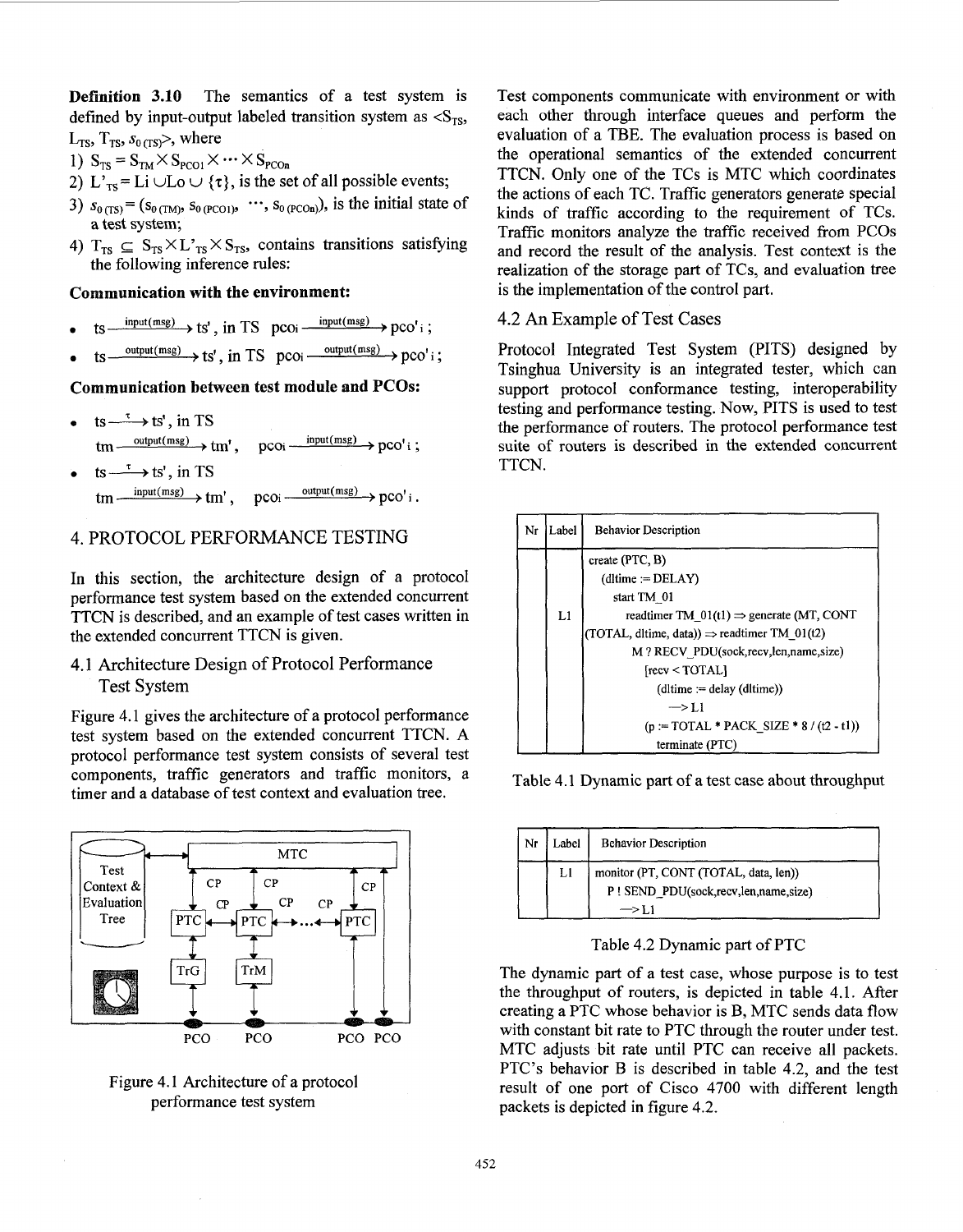

Figure 4.2 Throughput of one port of Cisco 4700

#### *5.* CONCLUSIONS

In this paper, we extended the concurrent TTCN to meet the needs of protocol performance testing, and then defined the operational semantics of the extended concurrent TTCN in terms of input-output labeled transition system. **A** practical architecture design of a protocol performance test system was proposed, and an example of test cases was given.

### **REFERENCES**

- 1. M. Broy. Formal description techniques how formal and descriptive are they? In: Proceedings of FORTEPSTV'96, Kaiserslautem, Germany, 1996: 95- 110.
- 2. Ruibing Hao and Jianping Wu. Toward formal TTCNbased test execution. In: Proceedings of IEEE INFOCOM'97, Japan, 1997.
- **3.**  Thomas Walter and Bernhard Plattner. An operational semantics for concurrent TTCN. In: Proceedings of IWPTS'92, Montreal, Canada, 1992: 101-1 14.
- 4. Conformance testing methodology and framework Part **3** - The Tree and Tabular Combined Notation, ISO, November 1991.
- *5.*  T.W.Kim, K.H.Lee and T.W.Jeong. Field trial and quality test of ATM switching system in Korea. In: Proceedings of IWPTS'96, Darmstadt, Germany, 1996: 225-23 6.
- 6. C.H.Lee and S.H.Chiu. Performance testing **of**  distributed systems using TTCN. Dissertation, Beijing, 1996.
- 7. Jan Tretmans. Testing Labeled Transition Systems with Inputs and Outputs. In: Proceedings of IWPTS'95, Evry, France, 1995: 461-476.

### **Appendix.**

### **1. Inference Rules of TC's Operational Semantics**

- **0** (stop, sto, env) means no transition can take place;
- (id ?a; B, sto, env)  $\frac{?a}{?}$  (B, sto, env[(id, a. i, o) / (id, i, o)]) where  $env[X/Y] =_{def} (env - {X}) \cup {Y};$
- $\bullet$  (id!a; B, sto, env)  $\xrightarrow{!a}$  (B, sto, env[(id, i, o)/(id, i, o·a)])
- $\bullet$  (B<sub>1</sub> [] B<sub>2</sub>, sto, env)  $\xrightarrow{\mu}$  (B<sub>1</sub>', sto', env'),
	- if  $(B_1,sto,env) \xrightarrow{\mu} (B_1',sto',env')$ ,  $\mu \in L \cup \{\tau\}$ ;
- $(B_1 \cap B_2, \text{sto}, \text{env}) \xrightarrow{\mu} (B_2', \text{sto}', \text{env}')$ ,
- if  $(B_2, sto, env) \xrightarrow{\mu} (B_2', sto', env')$ ,  $\mu \in L \cup \{\tau\};$
- ([q]; B, sto, env)  $\xrightarrow{\tau}$  (B, sto, env), if q = TRUE;  $\text{(Iq)}$ ; B, sto, env)  $\xrightarrow{\tau}$  (stop, sto, env), if  $q =$  **FALSE**;
- $([I:= v]; B, sto, env)$   $\longrightarrow$   $(B, sto[(I, x)/(I, v)], env),$ where sto[(I, x)/(I, v)] = (sto – {(I, x)})  $\cup$  {(I, v)}; **T**
- $(exit \gg B_2, sto,env) \xrightarrow{\delta} (B_2,sto,env),$ 
	- $(B<sub>1</sub>> B<sub>2</sub>, sto,env) \xrightarrow{\mu} (B<sub>1</sub>'>> B<sub>2</sub>,sto',env'),$
	- if(B<sub>1</sub>, sto, env) $\xrightarrow{\mu}$ (B<sub>1</sub>', sto', env'),  $\mu \in L \cup \{\tau\}$ ;
- if  $(B_1 \Rightarrow B_2$ , sto, env)  $\xrightarrow{\mu}$  (exit, sto', env');  $\bullet$   $(B_i \Rightarrow B_2; B_3$ , sto, env $\rightarrow$   $(B_3, \text{sto}', \text{env}')$ ,
- (start (tid val); B, sto,  $env$ )  $\xrightarrow{\tau}$  (B, sto,  $env'$ ), if  $env' = env[(timer, i, o) / (timer, (tid, val) \cdot i, o)];$
- (cancel (tid); B, sto, env)  $\xrightarrow{\tau}$  (B, sto, env'), if  $env' = env[(time,i,o)/(time, (tid,0) \cdot i,o)]$ ;
- (timeout (tid); B, sto, env)  $\xrightarrow{\tau}$  (B, sto, en  $env' = env[(timer, i, o1 \cdot (tid, 0) \cdot o2) / (timer, i, o1 \cdot o2)];$
- (synctimer (testerid); B, sto, env)  $\xrightarrow{\tau}$  (B, sto, env'), if  $env' = env[(time,i,o)/(time,i,o-(testerid,now))];$ where *now* is the current time.
- (readtimer (t); B, sto, env)  $\xrightarrow{\tau}$  (B, sto where  $sto' = sto((t, x)/(t, now));$
- $\bullet$  (create(tcid, tpid[pci, $\cdots$ ](ai, $\cdots$ )); B, sto, env)MTC

 $\xrightarrow{\tau}$ (B, sto', env')MTC, and  $\varnothing$ TC  $\overline{\phantom{0}}$   $\cdots$  create(tcid,tpid[pci, $\cdots$ ](ai,L))  $\rightarrow$  (Btpid, StO,  $\varnothing$ )tcid;

- (ter min ate(tcid); B, sto, env)MTC  $\xrightarrow{\tau}$  (B, sto', env')MTC, and  $(B, \text{sto}, \text{env})$ teid  $\xrightarrow{\text{ter min ate}(\text{teid})} \rightarrow \emptyset$ TC.
- (generate(pcoid,trid(a<sub>1</sub>, ...)); B, sto, env)  $\xrightarrow{\tau}$  (B, sto', env'), (monitor(pcoid,trid(a<sub>1</sub>, ...)); B,sto,env)  $\xrightarrow{\tau}$ , (B, sto', env').